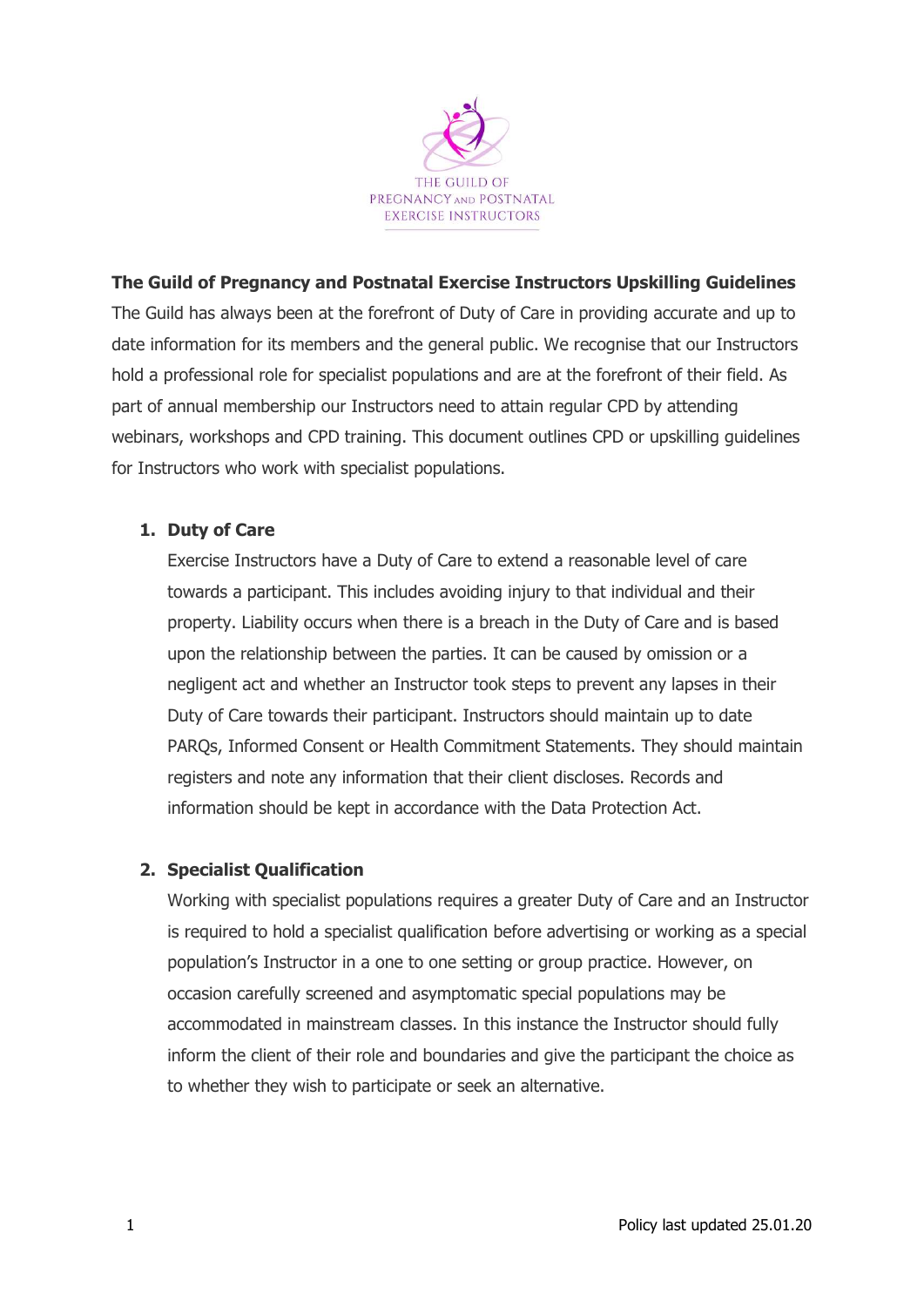

### 3. Insurance

All Exercise Instructors are required by law to hold a valid insurance policy which should be valid and cover instruction and any advice they may give in webinars, blogs, social media or on their website. If an Exercise Instructor sells products to their participants, they should ensure that their policy also covers their use.

#### 4. Referral sources

Referral sources can include:

- Guild Policies and Procedures
- REPS Code of Ethics and Conduct
- Physician, Midwife, Obstetrician or Consultant who work in an advisory capacity with the Exercise Instructor
- Physiotherapist or other healthcare practitioner who work in an advisory capacity with the Exercise Instructor
- ACOG
- RCOG
- POGP
- PANDAS
- MIND
- TOMMYS
- **NCT**

#### 5. The use of babies in an exercise class

The Guild does not endorse the use of babies as resistance or a weight for exercise. If a baby attends a buggy exercise class with its carer or parent the Exercise Instructor should hold a valid insurance not use the Guild Logo in the advertising of said classes.